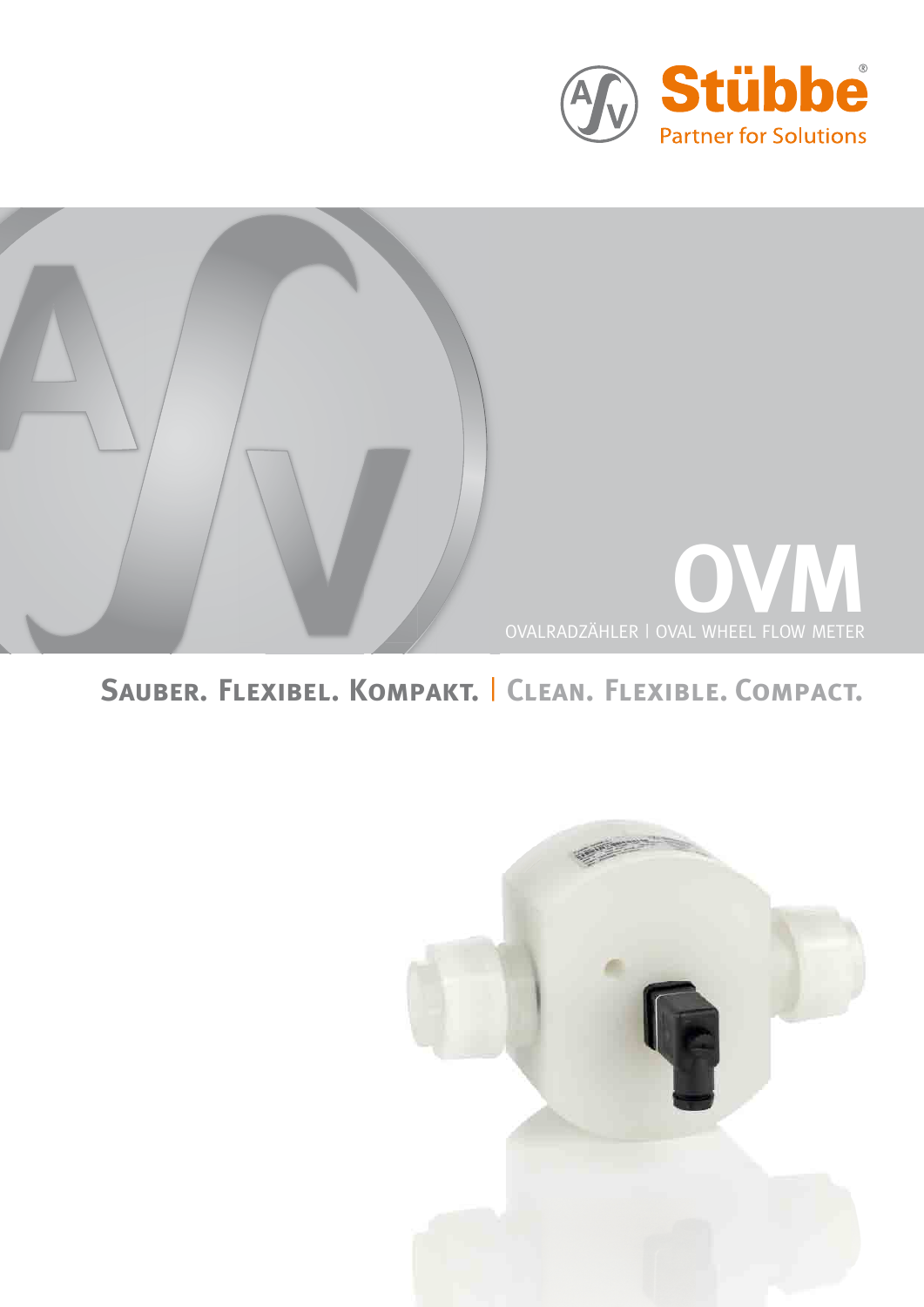### Vorteile

- Direkte Erfassung des Volumens zur Durchflussmessung oder einfachen Integration von Dosieranwendungen.
- Für sensible Bereiche des chemischen und industriellen Anlagenbaus.
- Hohe Lebensdauer und Zuverlässigkeit durch robuste Konstruktion – langlebig.
- Anwenderfreundlich. Kompakte Bauart, einfache Installation, keine Ein- und Auslaufstrecken notwendig.
- Höchste Messgenauigkeit unabhängig von Fließgeschwindigkeit, Dichte, Viskosität und Temperatur.
- Dosierfunktion durch Anbindung an SPS.
- Ideal für hochreine Anwendungen durch den Einsatz von Werkstoff PP natur.

#### **Benefits**

- $\blacktriangleright$  Immediate capacity control for flow rate measurement or basic dosing applications.
- $\blacktriangleright$  Flow meter for sensitive areas in chemical and industrial plant manufacturing.
- $\blacktriangleright$  High durability and reliability due to robust construction.
- User friendly, simple installation. Compact design, no inlet and outlet sections are required.
- High accuracy of measurement independent of flow rate, density, viscosity and temperature.
- Dosing function through the use of a PLC connection.
- Excellent for use in applications with high purity fluids due to the usage of natural PP.

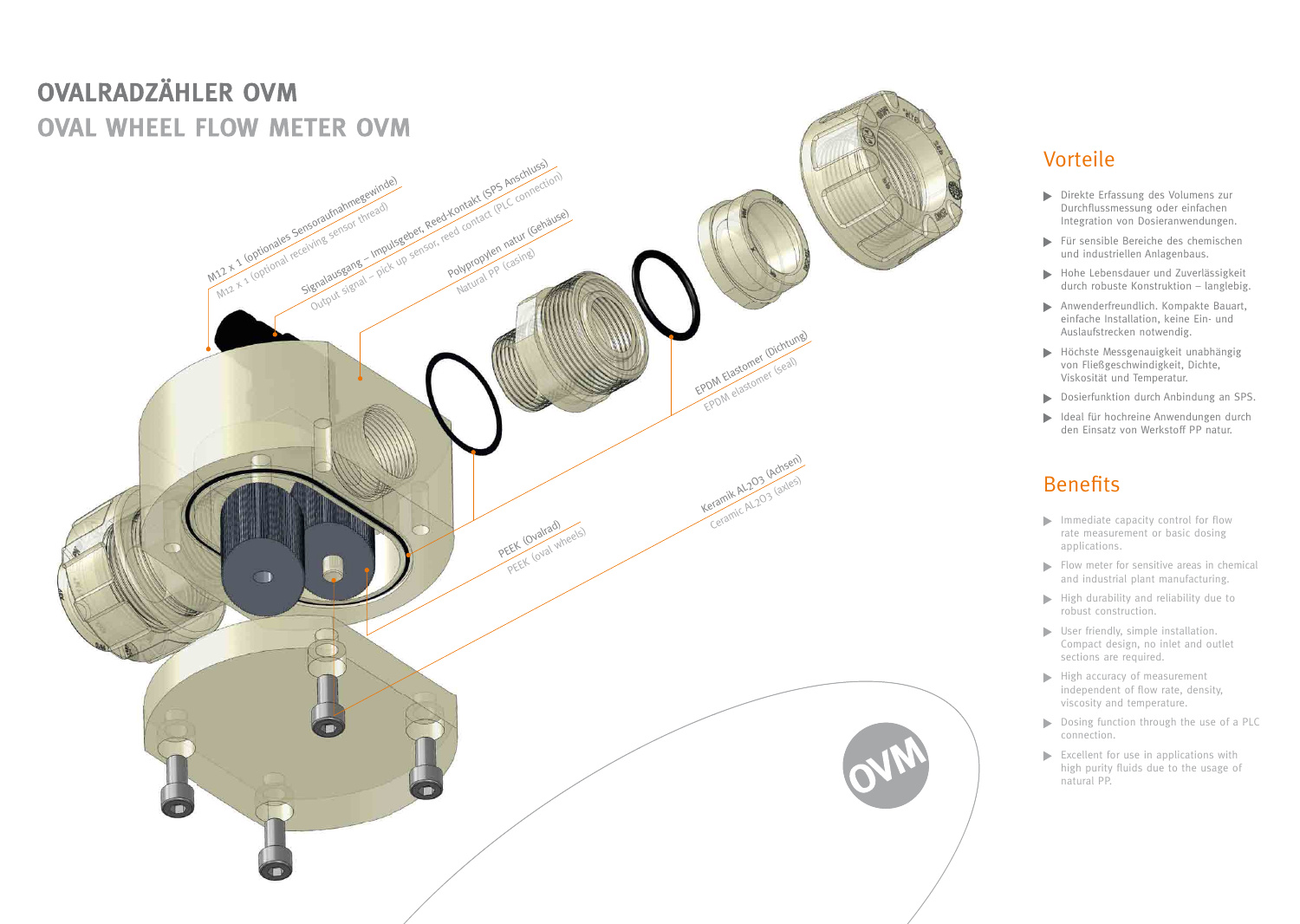



| Durchflussmedium                      | feststofffreie neutrale und<br>aggressive flüssige Medien | <b>Application Media</b>                        | neutral and aggressive<br>fluids free of solid particles |
|---------------------------------------|-----------------------------------------------------------|-------------------------------------------------|----------------------------------------------------------|
| Viskosität                            | max. 40mPa s                                              | Viscosity                                       | max. 40mPa s                                             |
| Messbereich                           | 2-60 l/min                                                | <b>Measuring Range</b>                          | 2-60 l/min                                               |
| Messgröße                             | Durchflussmenge                                           | Measuring Value                                 | flow rate                                                |
| Impuls pro Umdrehungen                | $2$ lmp/n                                                 | Pulses per Revolution                           | $2$ lmp/n                                                |
| Umdrehungen pro Liter                 | 20n/l                                                     | Revolutions per Liter                           | 20n/l                                                    |
| Messabweichung                        | 1% vom Messwert                                           | <b>Tolerated Deviation</b>                      | 1% of measured value                                     |
| Wiederholbarkeit                      | 0,5% vom Messwert                                         | Repeatability                                   | 0,5% of measured value                                   |
| K-Faktor                              | 40 Imp/l                                                  | K-Factor                                        | 40 lmp/l                                                 |
| Nenndruck<br>(H <sub>2</sub> O, 20°C) | PN <sub>6</sub>                                           | <b>Nominal Pressure</b><br>$(H2O, 20^{\circ}C)$ | PN 6                                                     |
| Prozesstemperatur                     | bis max. $50^{\circ}$ C                                   | Process Temperature                             | $50^{\circ}$ C max.                                      |
| Baugröße                              | DN 25                                                     | <b>Size</b>                                     | <b>DN 25</b>                                             |
| Schutzart                             | IP 65                                                     | Type of Protection                              | IP 65                                                    |
| Achse                                 | AL203 (99,7%)                                             | <b>Axis</b>                                     | AL203 (99,7%)                                            |
| Prozessanschluss                      | Gewindemuffe Rp 1"                                        | <b>Process Connection</b>                       | threaded socket Rp 1"                                    |
| Zubehör*                              | Stutzen oder Muffen An-<br>schluss-Kit PPn/EPDM           | Accessory*                                      | PPn/EPDM spigot or socket<br>connection kit              |

# **TECHNISCHE DATEN OVM | TECHNICAL DATA OVM**

\*Abgebildetes Zubehör separat erhältlich | \*Shown accessories sold separately